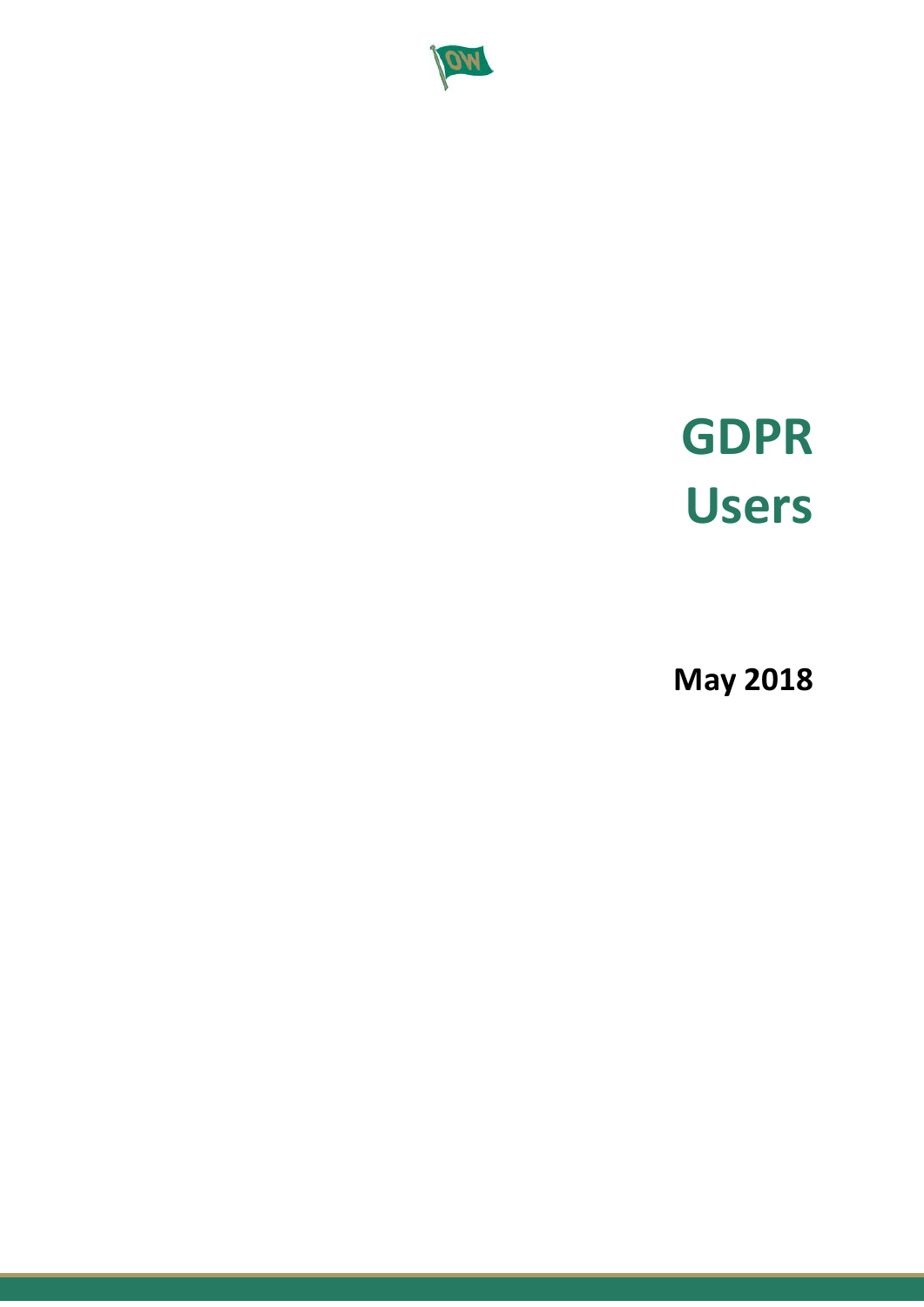## **INDEX**

| USERS 3 |  |
|---------|--|
|         |  |
|         |  |
|         |  |
|         |  |
|         |  |
|         |  |
|         |  |
|         |  |
|         |  |
|         |  |
|         |  |
|         |  |
|         |  |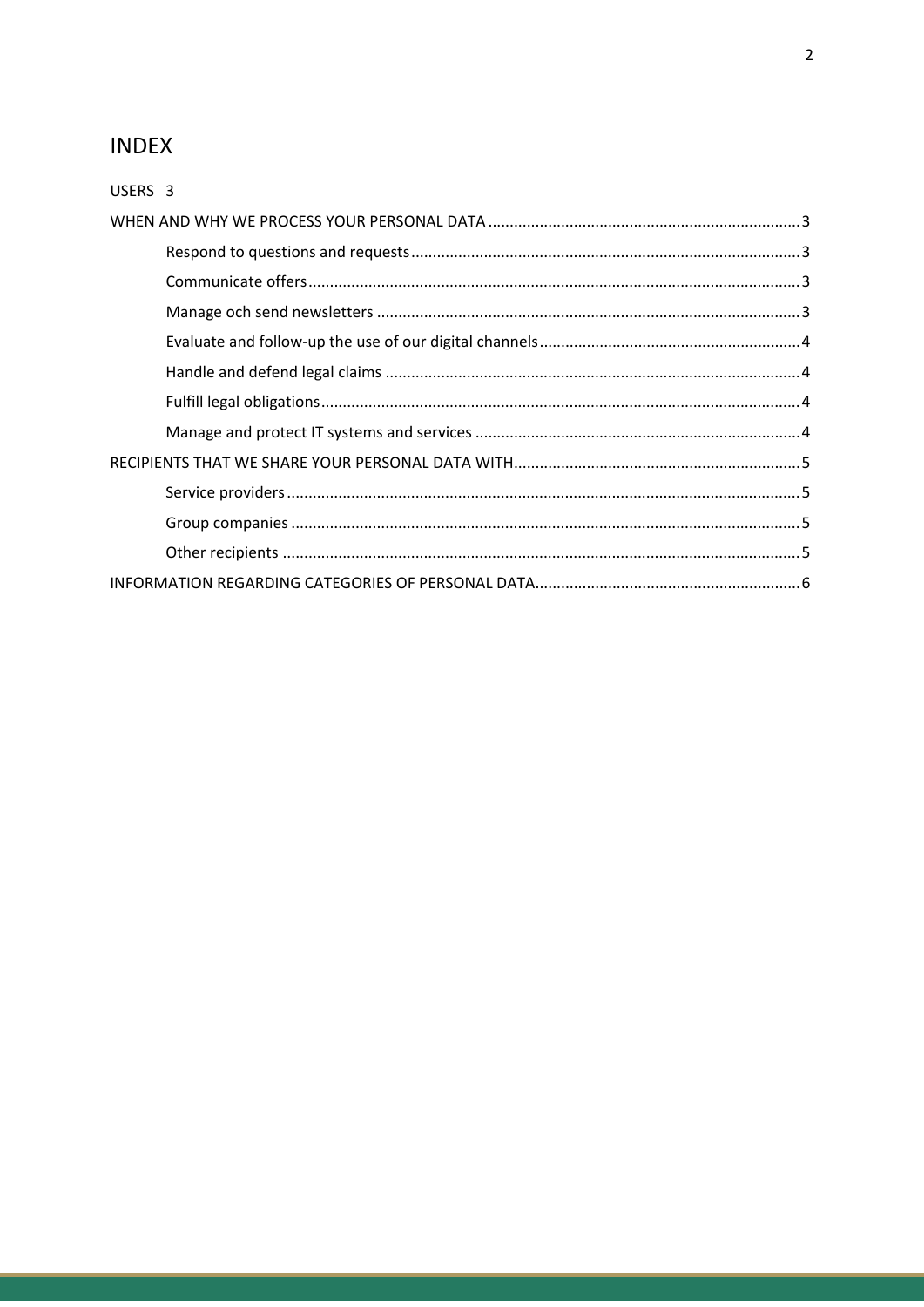### <span id="page-2-0"></span>**USERS**

You are a user if you use our website or our digital channels, e.g. our pages on social media platforms.

Your personal data is collected from yourself or other external persons that share your information with us.

## <span id="page-2-1"></span>**WHEN AND WHY WE PROCESS YOUR PERSONAL DATA**

<span id="page-2-2"></span>We process your personal data for the following purposes:

#### **Respond to questions and requests**

If you send a question or a request to us via our digital channels we process your personal data to respond to the question or request.

| Categories of personal data | Legal basis                                      |
|-----------------------------|--------------------------------------------------|
| • Your communication        | Legitimate interest. The processing is necessary |
| Identity information        | in order to satisfy our legitimate interest of   |
| Contact details             | responding to your questions and requests.       |

**Storage period:** Your personal data is stored for this purpose for a period of three (3) months calculated from the date we replied to your questions or requests.

#### <span id="page-2-3"></span>**Communicate offers**

We process your personal data in order to communicate offers to you about our goods and services. You can at any time unsubscribe from our communications by clicking on the unsubscribe link in the communication or by contacting us.

| Categories of personal data             | Legal basis                                                                                                                                                            |
|-----------------------------------------|------------------------------------------------------------------------------------------------------------------------------------------------------------------------|
| Identity information<br>Contact details | Legitimate interest. The processing is necessary<br>in order to satisfy our legitimate interest of<br>communicating offers to you regarding our<br>goods and services. |

**Storage period:** Your personal data is stored for this purpose for a period of three (3) months calculated from the date of the collection of your personal data.

#### <span id="page-2-4"></span>**Manage och send newsletters**

If you have signed up for our newsletter, we process your personal data in order to manage and send the newsletter to you.

| Categories of personal data                 | Legal basis                                                                                        |
|---------------------------------------------|----------------------------------------------------------------------------------------------------|
| • Identity information<br>• Contact details | Legitimate interest. The processing is necessary<br>in order to satisfy our legitimate interest of |
|                                             | managing and sending our newsletter to you.                                                        |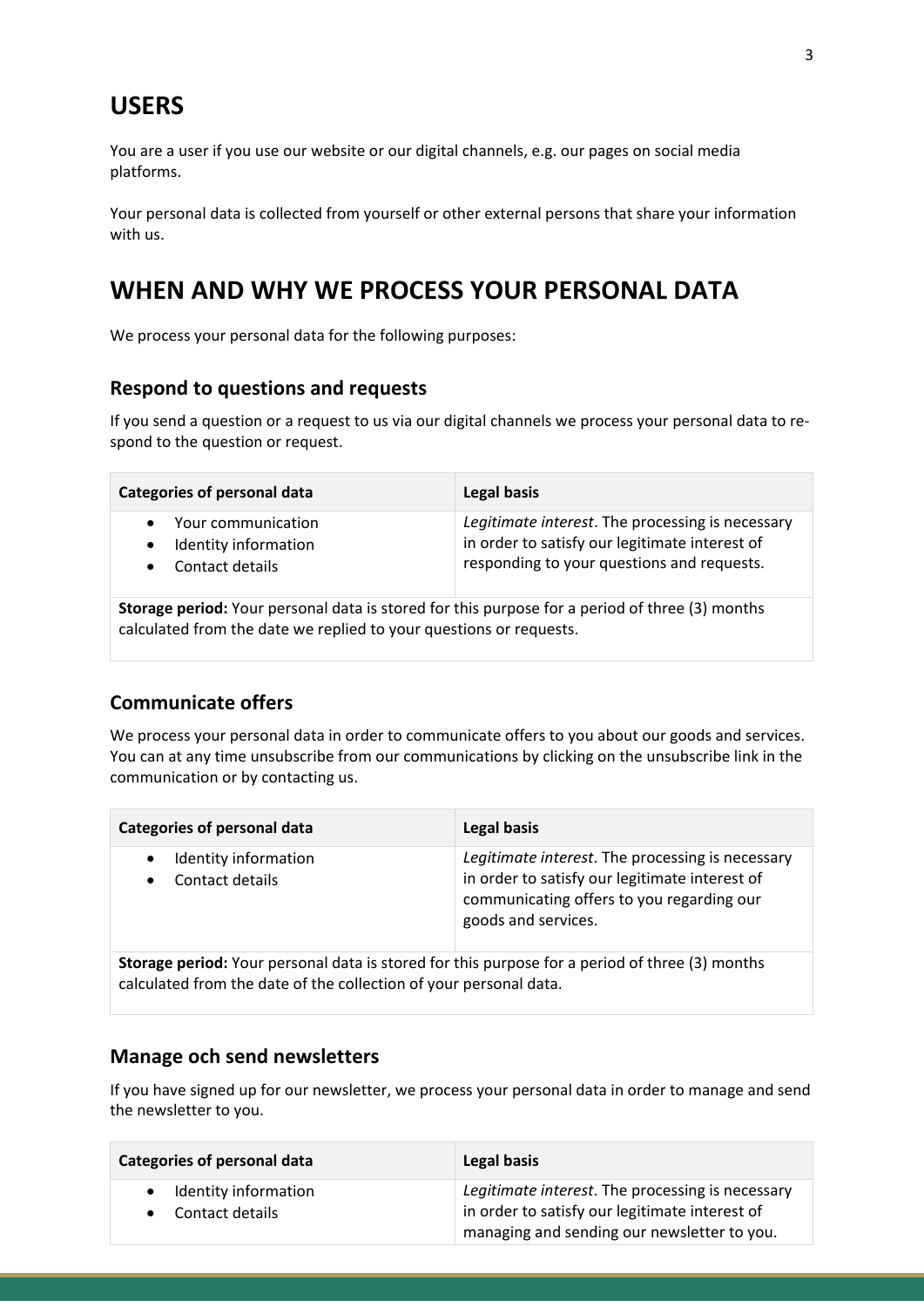**Storage period:** Your personal data is stored for this purpose until you unsubscribe from the newsletter.

#### <span id="page-3-0"></span>**Evaluate and follow-up the use of our digital channels**

In order to evaluate and follow-up on the use of our digital channels, we process your personal data, e.g. in connection with collection of visitor statistics on our website.

| <b>Categories of personal data</b>                                                        | Legal basis                                                                                                                                                           |  |
|-------------------------------------------------------------------------------------------|-----------------------------------------------------------------------------------------------------------------------------------------------------------------------|--|
| User generated information<br>Identity information                                        | Legitimate interest. The processing is necessary<br>in order to satisfy our legitimate interest of<br>evaluating and to follow-up the use of our digital<br>channels. |  |
| Storage period: Reports on an aggregated level which do not contain any personal data and |                                                                                                                                                                       |  |

statistics are stored until further notice or until they are deleted.

#### <span id="page-3-1"></span>**Handle and defend legal claims**

We process your personal data, to the extent it is necessary, to handle and defend legal claims, e.g. in case of a dispute or litigation.

| <b>Categories of personal data</b>                                                               | Legal basis                                                                                                                                |  |
|--------------------------------------------------------------------------------------------------|--------------------------------------------------------------------------------------------------------------------------------------------|--|
| Your communication<br>Identity information<br>$\bullet$<br>Contact details                       | Legitimate interest. The processing is necessary<br>in order to satisfy our legitimate interest of<br>handling and defending legal claims. |  |
| Storage period: Your personal data is stored for such period that is necessary for this purpose. |                                                                                                                                            |  |

#### <span id="page-3-2"></span>**Fulfill legal obligations**

We process your personal data in order to fulfil legal obligations, e.g. bookkeeping and accounting requirements and obligations under data protection regulations.

| Categories of personal data                                                                                                       | <b>Legal basis</b>                                                                          |  |
|-----------------------------------------------------------------------------------------------------------------------------------|---------------------------------------------------------------------------------------------|--|
| All categories of personal data that have been<br>collected and which are necessary in order to<br>fulfill each legal obligation. | Legal obligation. The processing is necessary in<br>order to fulfill our legal obligations. |  |
| Storage period: Your personal data is stored for such period that is necessary in relation to each<br>legal obligation.           |                                                                                             |  |

#### <span id="page-3-3"></span>**Manage and protect IT systems and services**

In order to manage and protect our IT systems and services, e.g. upon logging, troubleshooting, backup, change and problem management in systems and in connection with potential IT incidents, we process, to the extent necessary, your personal data.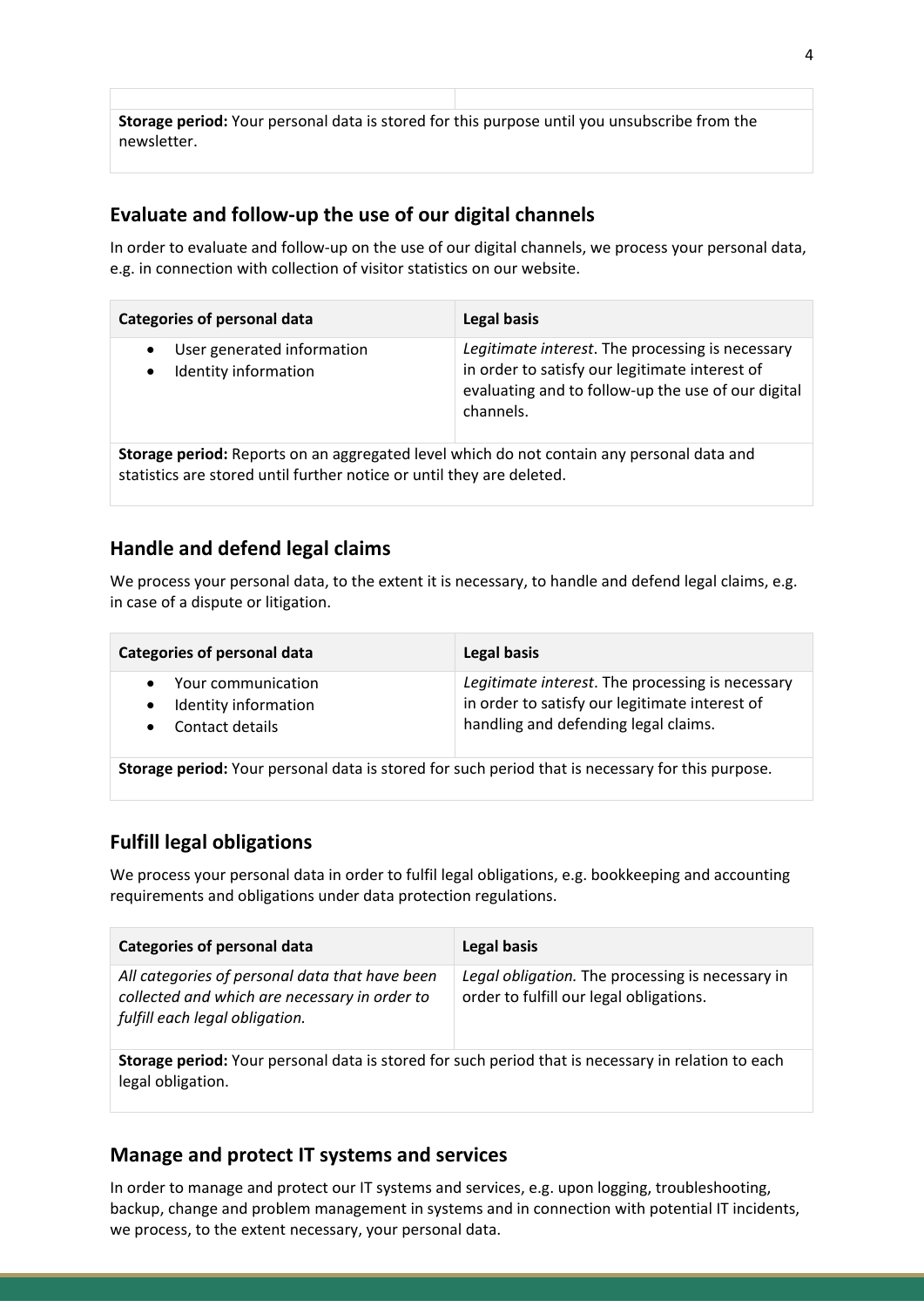| Categories of personal data                   | Legal basis                                                                                                                                                   |
|-----------------------------------------------|---------------------------------------------------------------------------------------------------------------------------------------------------------------|
| All categories of personal data stated above. | Legitimate interest. The processing is necessary<br>in order to satisfy our legitimate interest of<br>managing and protecting our IT systems and<br>services. |
|                                               |                                                                                                                                                               |

**Storage period:** Your personal data is stored during the same period that is stated in relation to each purpose of the processing of your personal data above. Personal data in logs are stored for troubleshooting and incident handling during a period of 13 months calculated from the date of the logging event.

## <span id="page-4-0"></span>**RECIPIENTS THAT WE SHARE YOUR PERSONAL DATA WITH**

Where necessary, we share your personal data with others. The recipient is the data controller for the processing of your personal data, unless we have stated otherwise.

<span id="page-4-1"></span>We share your personal data with:

#### **Service providers**

In order to fulfil the purposes of the processing of your personal data, we share personal data with service providers that we have engaged. These service providers provide IT services to us (such as operation, technical support and maintenance of IT systems). The service providers may only process your personal data for these purposes and in accordance with our instructions and not for their own purposes. We are the data controller for the processing of personal data that the service providers carry out on our behalf.

#### <span id="page-4-2"></span>**Group companies**

We share your personal data with group companies that provide services to us, e.g. IT services. We are the data controller for the processing of personal data that the group companies carry out on our behalf.

#### <span id="page-4-3"></span>**Other recipients**

In certain cases we share, if necessary, your personal data with other recipients for certain purposes (e.g. to fulfill legal obligations and to handle and defend legal claims). Examples of recipients are external advisors, authorities, courts, the police and potential buyers or sellers of the company.

| <b>Recipient</b>          | <b>Purpose</b>                                                                                                                                                                                              | Legal basis for the transfer                                                                                                                                                       |
|---------------------------|-------------------------------------------------------------------------------------------------------------------------------------------------------------------------------------------------------------|------------------------------------------------------------------------------------------------------------------------------------------------------------------------------------|
| <b>Public authorities</b> | We share necessary personal data<br>with public authorities if we are<br>obligated under law to disclose the<br>information.                                                                                | Legal obligation. The<br>processing is necessary in<br>order to fulfill legal<br>obligations.                                                                                      |
| <b>External advisors</b>  | We share necessary information<br>with external advisors, e.g. audit<br>firms, and law firms if we are<br>obligated under law to share the<br>information or in order to manage<br>and defend legal claims. | Legal obligation and<br>legitimate interest. The<br>processing is necessary in<br>order to fulfill legal obli-<br>gations or, alternatively, to<br>satisfy our legitimate interest |